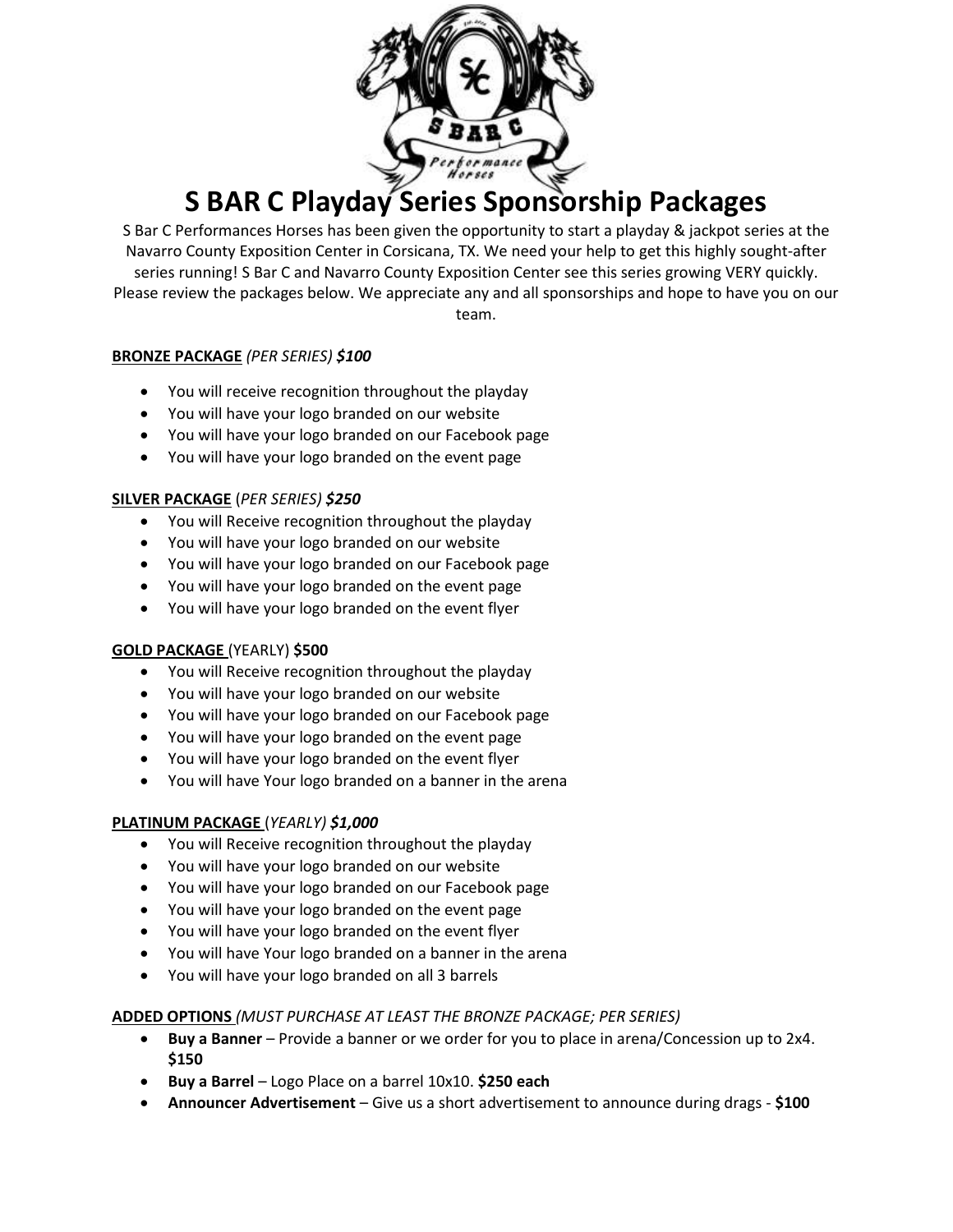

### **S BAR C Playday Series Sponsorship Packages PACKAGE FORM**

### **PACKAGE**

- o BRONZE (Per Series) **\$100**
- o SILVER (Per Series) **\$250**
- o GOLD (Yearly) **\$500**
- o PLATINUM (Yearly) **\$1,000**

# **OPTIONS (PER SERIES)**

- o BUY A BANNER **\$150**
- o BUY A BARREL **\$250**
- o ANNOUNCER ADVERTISEMENT **\$100**

| Email: |  |  |
|--------|--|--|